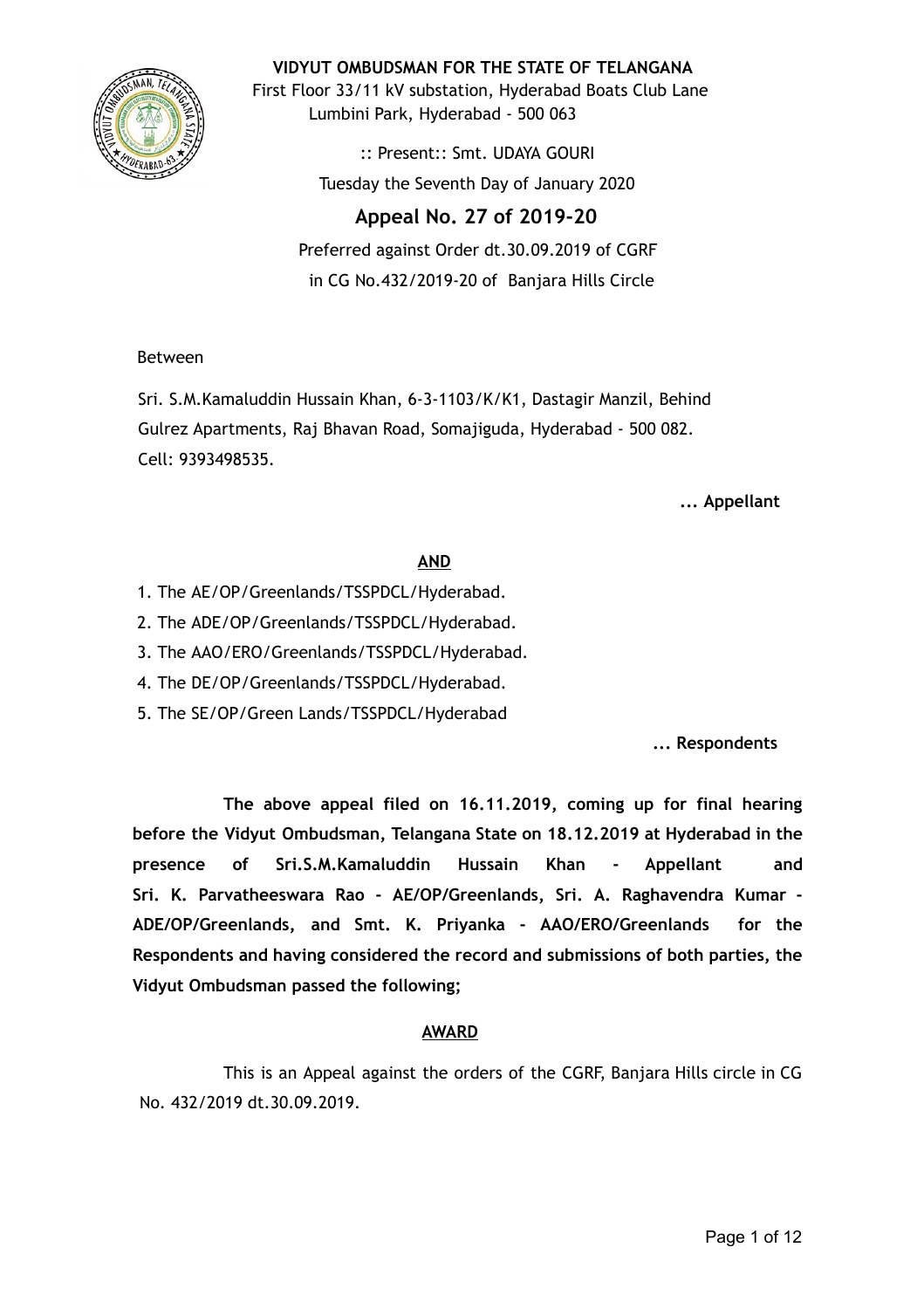**2.** The averments of the Appellant are to the effect that he lodged a complaint before the CGRF seeking redressal for his grievance of illegal disconnection of his three service connections bearing Nos. G4003109, G4003110 and G4003111 on 20.06.2019 though the due date is on 23.06.2019 and as such prayed that the Respondents be directed to pay him a compensation of Rs 25,000/- and that the learned CGRF rejected his complaint without appreciating the facts submitted by him and taking into consideration certain facts beyond his jurisdiction and as such aggrieved by the same the present Appeal is filed.

**3.** The averments in the present Appeal are that the Respondents have disconnected his three service connections bearing No. G4003109, G4003110, G4003111 apart from the service connection No. A1010287 and that all the said meters are domestic meters installed in his premises bearing No.6-3-1103/K/K1, Dastagir Manzil, Behind Gulrez Apartments, Raj Bhavan Road, Somajiguda, Hyderabad. He stated that the service connection bearing No.A1010287 is not the subject matter of the present case. He further stated that all the said service meters are installed on the neighbours compound wall in spite of several requests from the Appellant to the Respondents to shift the service connection meter into his premises. He stated that he has got a large joint family consisting of married Sons and Daughters and that some of them are residing along with the Appellant in different portions in the above premises styled as "Dastagir Manzil" and that each portion has a separate service connection. He alleged that the said three connections bearing SC No. G4003109, G4003110 and G4003111 were suddenly disconnected in the early hours on 20.06.2019 without any intimation and that too from the pole, when in fact the due date was on 23.06.2019. He pointed out that the said disconnection directly from the pole and not from the meter is illegal and as such the Respondents are liable for the same.

**4.** He further contended that the illegal arbitrarily act of disconnection of electricity supply from the people, before office working hours early in the morning without prior intimation or notice, tantamount to violation of rule of law.

That as alleged by the Respondents before CGRF, the supply of all the meters pertaining to premises No 6-3-1103/k,"dastagir manzil" were disconnected directly from the pole on 20.06.2019. When as per their own version only there was and outstanding due pertaining to only Sc.No G4003109-but supply of the other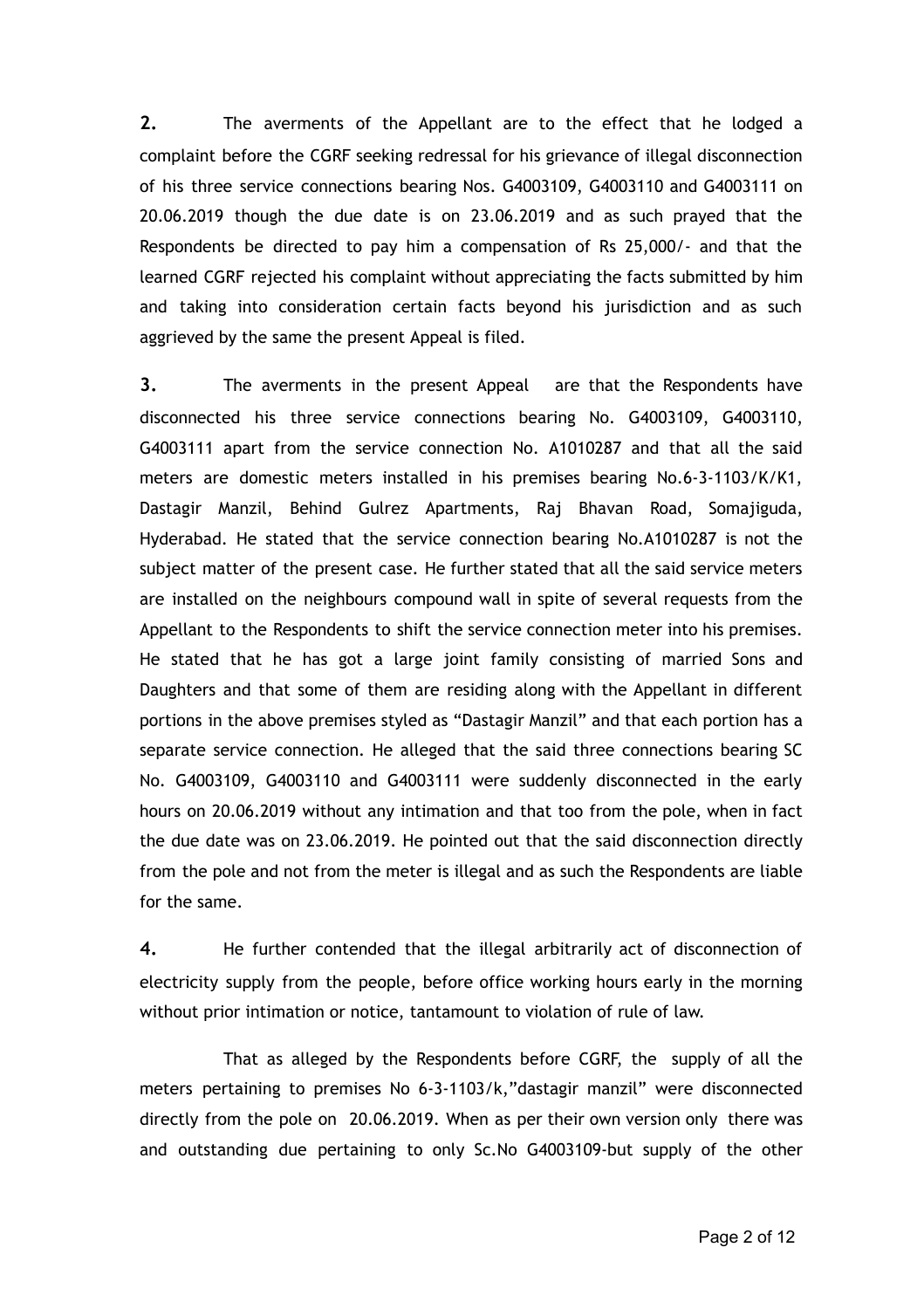Sc.were also disconnected when there was no bill amount due before the due date 23.06.2019. The appellant has an inherent right as per law to know the reason for disconnection of the other meter, when there was no bill amount due on them. Appellant herewith submits xerox of electricity bills, which reveals the conspicuous variations between figures, to rebut the false and made up, lame excuse to disconnect the supply of all the meters, when there was and outstanding due of only on SC meter.

That on one previous occasion also, only the supply of SC.No G4003109 was disconnected for late payment of bill from the meter and not from the pole. At that period of time all the meter were affixed and installed on the compound wall of the neighbour, only service connection no G4003190 was disconnected then but the service connection to others meter were spared, why?. It is very pertinent to mention that during all these years, this is the first instance where the Respondents ventured arbitrarily and illegally disconnected the supply from the pole instead from the meter box, before the due date, of the entire building having 4 different service connections.

That had the opposite party served prior disconnection notice, which is mandatory the appellant's wife could have been spared the trouble of climbing the steep steps, with severe knee joint pain, to reach the A.E.O office greenlands, which is located on the 2nd floor of the building. She could only able to climb the steep stairs with the help of a lady members of the family, since no male members of the family was present at that time I late afternoon. After reaching the office room of A.E.O she was informed that the supply was disconnected for non payment of electricity bill pertaining to service connection. No G4003109 only but the supply of the other service connection, i.e G4003110 and G4003111 was also disconnected from the ole, before the due date of 23.06.2019, when there was no may due on the said services. She had to pay the bill amount along the reconnection charges, to avoid further inconvenience and nuisance. The supply was restored in the evening after office working hours, from the pole.

When the reason of disconnection was sought, the A.E.O greenlands gave a concocted,cock and bull story to cover up its illegal act of violation of rule of law.

That the Appellant strongly refuse the false, baseless and distorted allegation of the forum, that the appellant was called absent and when contacted on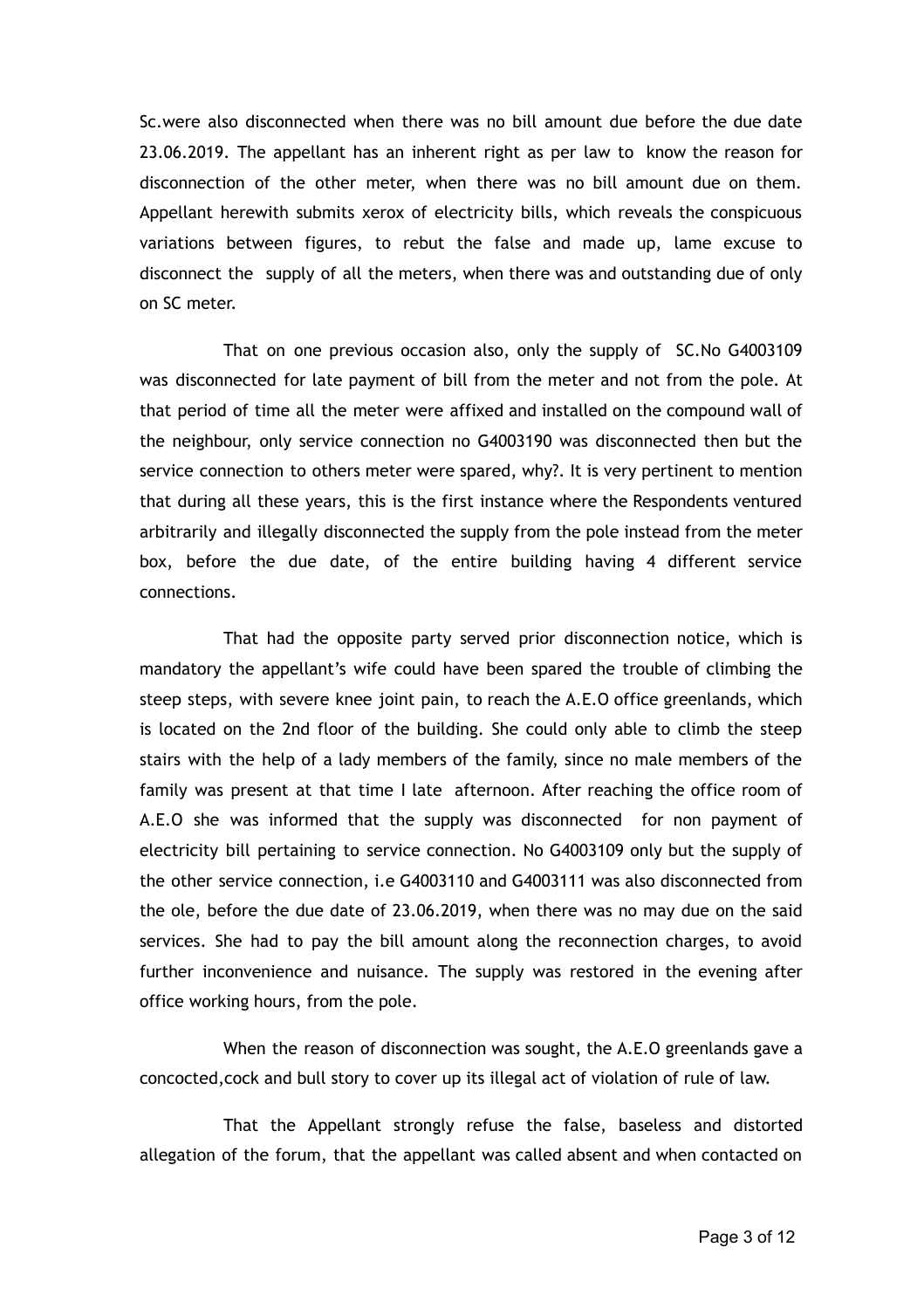cell phone no.9393498535 did not reply. The forum never informed at any point of time, orally or by serving red notices, to the appellant to appear for the hearing of the said case. The forum has to prove by cogent documentary evidence. The burden of proof rests squarely on the shoulders of the forum till proved that the forum served summons to the appellant to appear before them on the 24th of september, 2019.

That the Respondents have concealed the very true and authentic facts and details from the forum by throwing dust and trying unsuccessfully to wiggle out of the self-created mess.

That the allegation of meter theft was foisted by the Respondents when the appellant was out of station. On the 7th of june, 2018, ramanna the meter reader along with one other person approached the appellant premises no 6-3-1130/k, Dastagir manzil and threaten the appellant's wife with dire consequences of dragging her to police station and disconnection of supply of electricity to entire premises, if the compound amount of Rs 1000/- for the theft case was not paid then and there. Immediately my wife informed me by phone call, I asked her to make the payments under vehement protest to avoid nuisance and inconvenience.

It is pertinent to apprise your honour the forum has no jurisdiction to entertain cases of theft- but the Respondents purposely placed before the forum the false, concocted story of theft, knowing fully well that the forum cannot look into such cases, since such cases of theft is out of jurisdiction bound of forum.

That the appellant beg to place briefly the true facts before your honour so as to arrive at a precise conclusion. The false and made-up case of theft was purposely and with and ill conceived intention to harass and to blackmail the appellant, the Respondents in collusion with some persons who are not talking terms with the appellant. Since some court litigations are pending in the competent court of law. The Repsondents with the convenience of the said elements, fraudulently foisted the said case of theft, when service connection No A1010287 was affixed in the premises of another person's property not visible from the appellant's house.

That it is not out of place to mention that on one occasion the Respondents replaced a meter pertaining to SC No G4003110, which was all the while working properly showing correct readings-the Respondents without the knowledge of the appellant, summarily replaced it with another meter, due to the replacement of the meter showed increased consumption. When by chance the said illegal arbitrary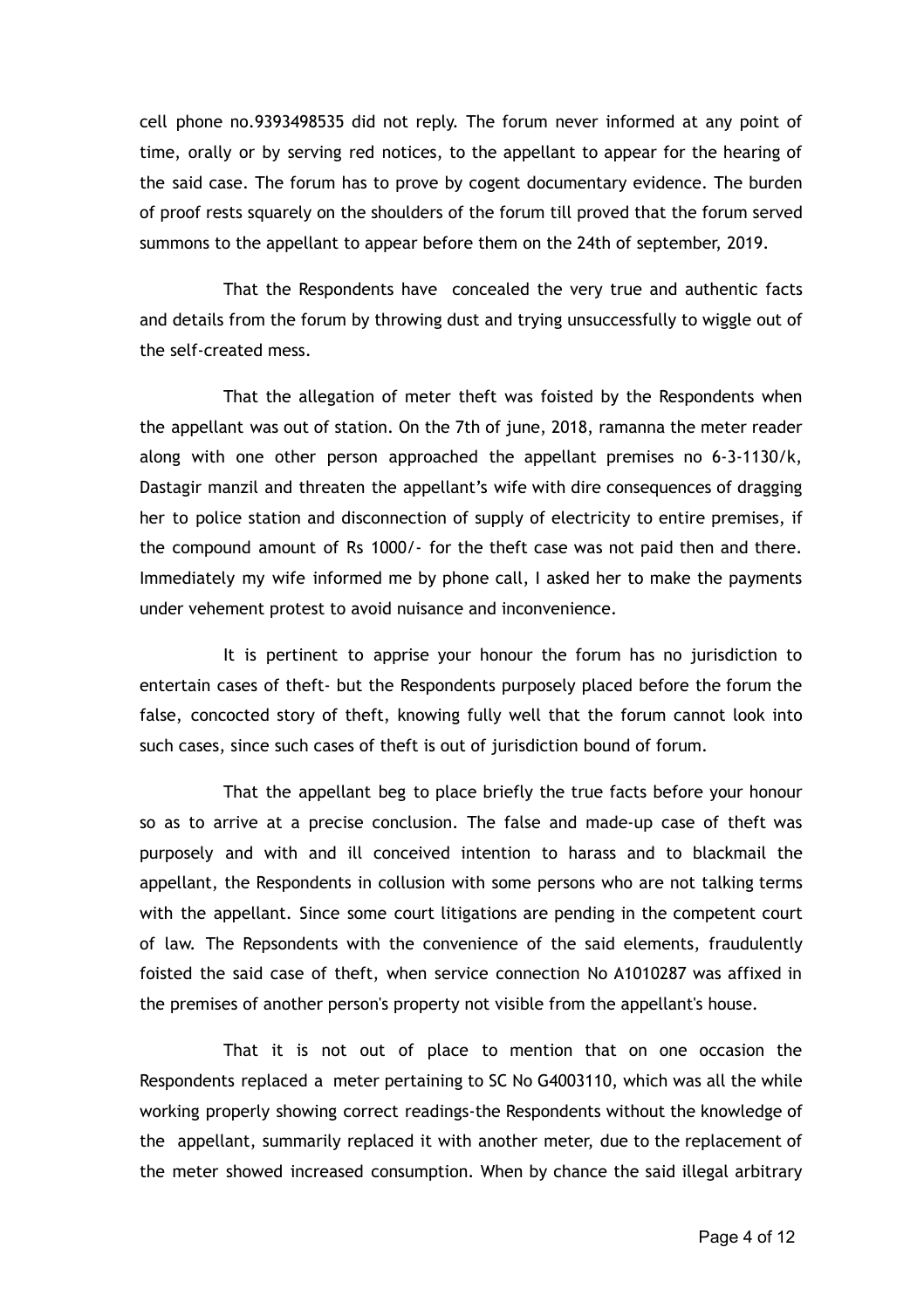act was discovered by the appellant, the Respondents gave an indifferent reply. This illegal act of change of meter was committed by the Respondents when the said meter was situated as said above on the compound wall of a neighbour, and the same was not visible from the house of the appellant. Taking advantages of non-visibility of the meter situated, this illegal act was committed by no other persons or persons but the Respondents.

Hence, the appellant most humbly prays, that the Respondents should be made to compensate the appellant with a compensation of Rs 25,000/- for causing mental agony and physical strain to the Appellant's wife and family members, for the false and made-up, fabricated details for the illegal disconnection of Service Connection other than G4003109, directly from the pole early in the morning, before the office working hours, as such were mentioned above or any other relief in addition to the above in ends of natural justice and equity.

**5.** The Respondents on the other hand contended that a complaint was lodged by S.M.Kamaluddin Hussain Khan, H no 6-3-1103/K/K1, Dastagir manzil, behind Gulrez Apartment, Raj Bhavan road, somajiguda, hyderabad-500082 in CGRF, about the disconnection of his electricity connection. For which para wise remarks are here submitted to CGRF and attended in persons for the hearing to which consumer not attended in spite of several reminders by CGRF and from TSSPDCL.

**Para 1:** It is to submit that, All the reports and evidence submitted to the CGRF are facts, nothing was suppressed.

**Para 2:** Further to submit that the consumer has a history of irregular payments towards electricity bills, the name service G4003109 was kept disconnected from october 2015 to november 2018 for non payment of electricity CC bills of Rs 15858/ and has a history of metered theft on one of his services. Against which our department staff were continuously pursuing for payments from time to time.

**Para 3:** All the meters in the premises are fixed outside the house as per the departmental norms. On receiving meter shifting application in ICSC meerpet from the consumer, all the meters were shifted to another location as per the consumer request abiding departmental norms. ICSC reg numbers are CC902181393733,3738,372 &3748 Dt.25.9.2018.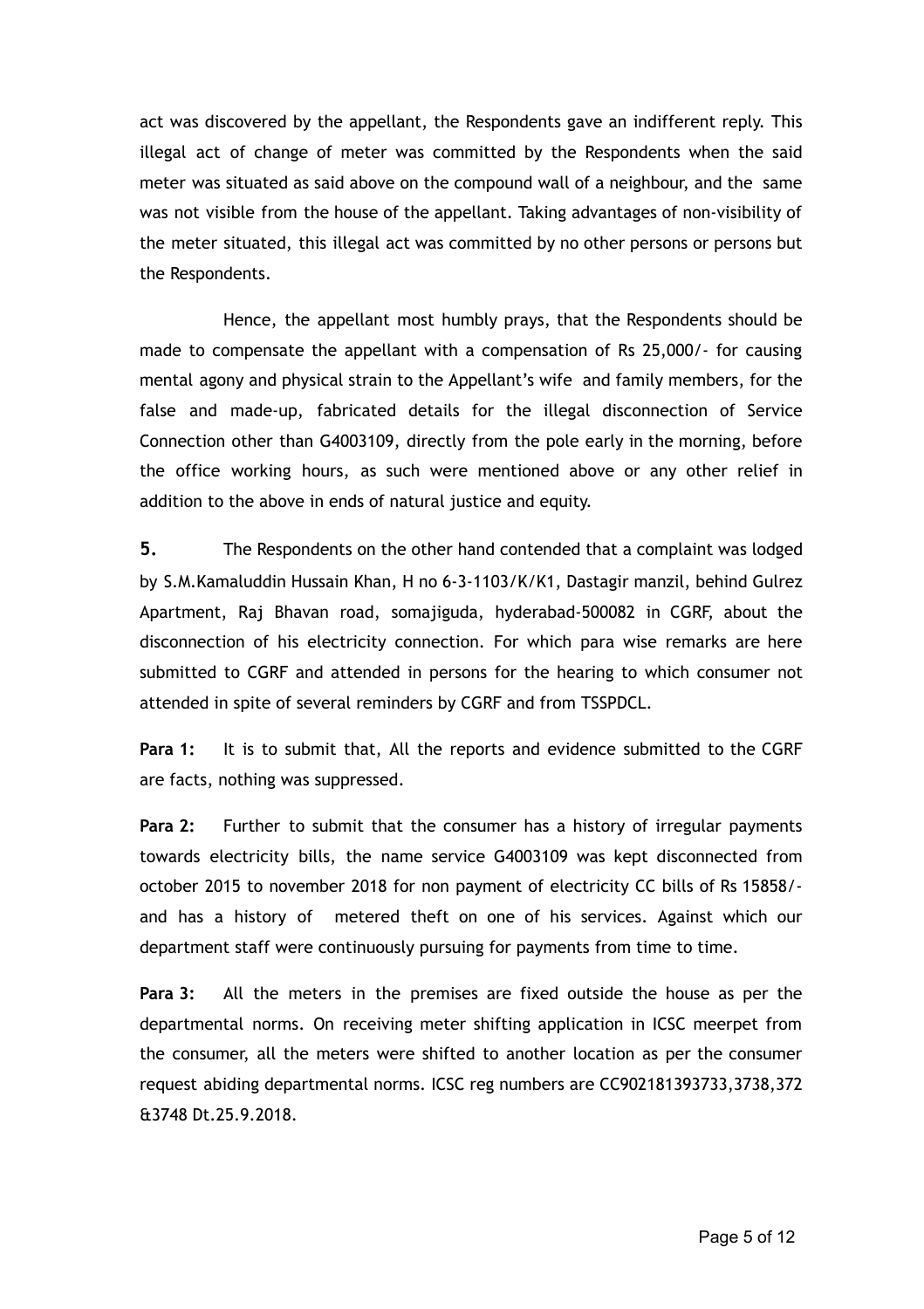**Para: 4:** Meters were issued to separate portions.

**Para:5:** It is to submit that, the supply was not disconnected prior to intimation by the departmental staff on the pole. The supply was disconnected on 20.06.2019 for non payment of arrears amount of Rs 5250/- whose due date was 21.05.2019, after giving number of oral intimation and number of red slips from 2.05.2018 to 19.6.2019, further a bill cum notice was served for payment of 5250/- arrears and a fresh CC amount of 2808/- supply was disconnected during the working hours on 20.6.2019 for non payment of CC bills arrears of Rs 5250/-. Further to submit that the due date of 23.6.2019 was fro fresh bill of 2808/- not for arrear cc bills of 5250/-.

**Para: 6:** It is to submit that, the supply was disconnected with prior intimation in the working hours by the department staff from the pole for non payment of electricity CC bill.

**Para: 7:** Further to submit that the other two services G4003110 and G4003111 were disconnected as link services for the arrears amount on SC No. G4003109 for an amount of Rs 5250/- and assessed theft amount of Rs 8242/- on SC No. A1010287.

**Para: 8:** Further to submit that, as the consumer was not paying the theft amount on one of his services and CC amount of other services, all the existing services were disconnected as link service duly intimating the consumer. As the departmental staff were not allowed inside the premises they were forced to disconnect from the pole.

**Para 9:** It is to submit that, wife of Sri Kamaluddin Hussain Khan came to office only once on 20.6.2019 to pay the bill after her son agreed to pay the total amount. No delay was made by the department staff after payment of CC charges and reconnection fee.

**Para 10:** The supply was disconnected on 20.6.2019 for non payment of arrears amount of Rs 5250/- as the due date was 21.5.2019.

**Para 11:** The CGRF hearing date was intimidated by the department staff, but the consumer did not turn up to attend the hearing.

**Para 12** : NIL

**Para: 13:** A metered theft case was initiated on the service with SC no A1010287 in the name of sri Kamaluddin hussain khan for an amount of Rs 16,639/- out of which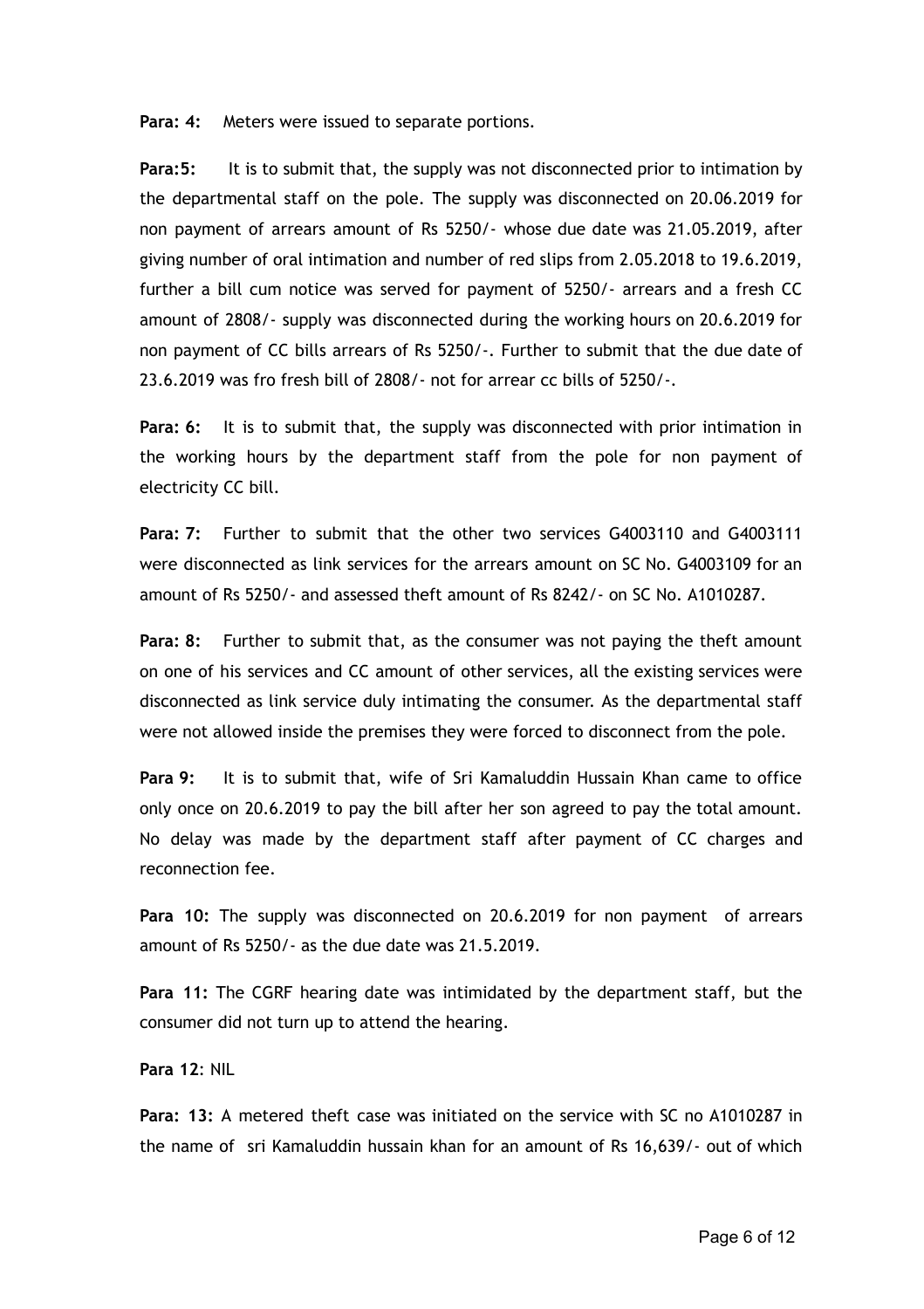consumer has paid 50% of assessed amount and total compounding amount.The case was booked by the DPE wing of hyderabad north circle.

**Para 15:** A metered theft case was initiated on the service with SC no A1010287 in the name of sri Kamaluddin hussain khan , at his premises for and amount of Rs 16,639/. A meter shifting application was registered by Sri. Kamaluddin Hussain Khan on 25.9.2018 which states and proves him as the owner of that meter.

**Para 16:** The meter bearing No. G4003110 got stuck on 01/2019 and the meter was replaced in 02/2019 with a new meter by the department to avoid average billing. This meter was fixed on the compound wall of the consumer.

Further it is submitted that, the disconnection was only made for non payment of arrears of CC bills and meter theft amount as per the departmental norms within the office hours, immediately after receiving the said amount the meter was restored. The theft case was booked by the DPE wing following the departmental procedures There is no intention of harassment by the departmental staff.

#### **6. WRITTEN SUBMISSION OF APPELLANT:**

The Appellant submitted that it is an admitted fact that on the complaint of the present appellant, before CGRF Greater Hyderabad Area on 30.7.2019 related to the illegal disconnection of electricity supply to SC.Nos GA003110,GA003111,GA003109 on 20.6.2019 early in the morning before office hours, directly from the pole by Addl.A.E. greelands TSSPDCL, the present Respondent No. 2 without giving adequate notice of what is proposed to be done, to the affected party, and illegal connection was disconnected to the above mentioned services. When there was due on SC G4003109 only and not on others services. That too subjected to verification of the alleged bill amount.

Till today the respondent has not placed or produced before your honour any cogent documentary evidence to prove that alleged red notices which were served to the appellant and also communicated orally and on mobile.

That one of the essential principles of natural justice is that the person whose rights are to be affected ,must be given notice of the case or charges, which that person has to meet and that person is entitled to adequate notice and opportunity to put forth or make suitable representation in the case.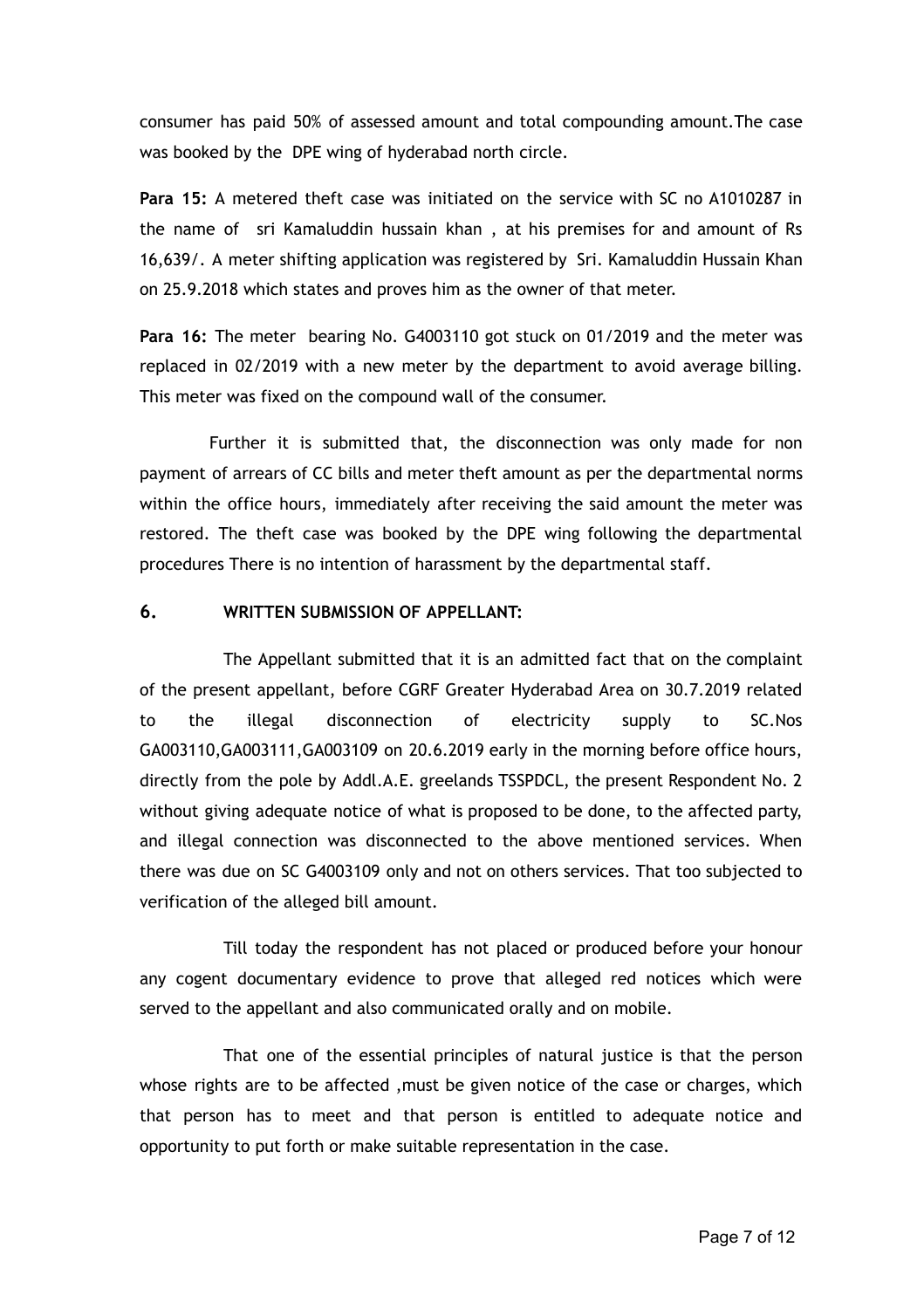**Heard both sides.**

**7.** In the above mentioned circumstances and on the averments of both sides, the following issues are framed:-

- 1. Whether the Respondents have illegally disconnected the service connections bearing No.s G4003109, G4003110 and G4003111 belonging to the Appellant as alleged by the Appellant? If so
- 2. Whether the Appellant is entitled for compensation from the Respondents?
- 3. To what relief?

#### **Issues 1 & 2**

**8.** A perusal of evidence on record shows that the Appellant Sri. Kamaluddin Hussain Khan is allotted 4 domestic service connections bearing Nos. G4003109, G4003110, G4003111 and A1010287 and that they are located in his premises bearing No. 6-3-110/3/k, Dastagir Manzil, Somajiguda and that on 20.06.2019 the electricity connections of the first three service connections have been disconnected early in the morning i.e. before the working hours from the pole directly rather than from the meter and that too before the due date i.e. 23.06.2019 without intimation or notice. As such contended that the said act on the part of the Respondents is a violation of the rule of law as it is mandatory on the part of the Respondents to serve notice prior to disconnection.

**9.** The Appellant also contended that as the result of the abrupt disconnection of his three meters of his residence, his wife who is suffering from severe joint pains had to take the trouble of climbing the steps with the help of another lady to reach the AE's office at the Greenands which is located on the 2nd floor, as no male member was present in the house at the time of disconnection. The Appellant further stated that at the AE's office his wife was informed that the disconnection of the supply to the three meters was due to non payment of electricity bill pertaining to service connection No. G4003109. It was further informed her that the service connection No. G4003010 and G4003111 did not have any dues to be paid and that the due date was 23.06.2019. She was also informed by the Respondents that she now has to pay the due bill amount along with reconnection charges to avoid further inconvenience and nuisance. The Appellant contended that since the service connections No.s G4003010 and G4003111 did not have any dues,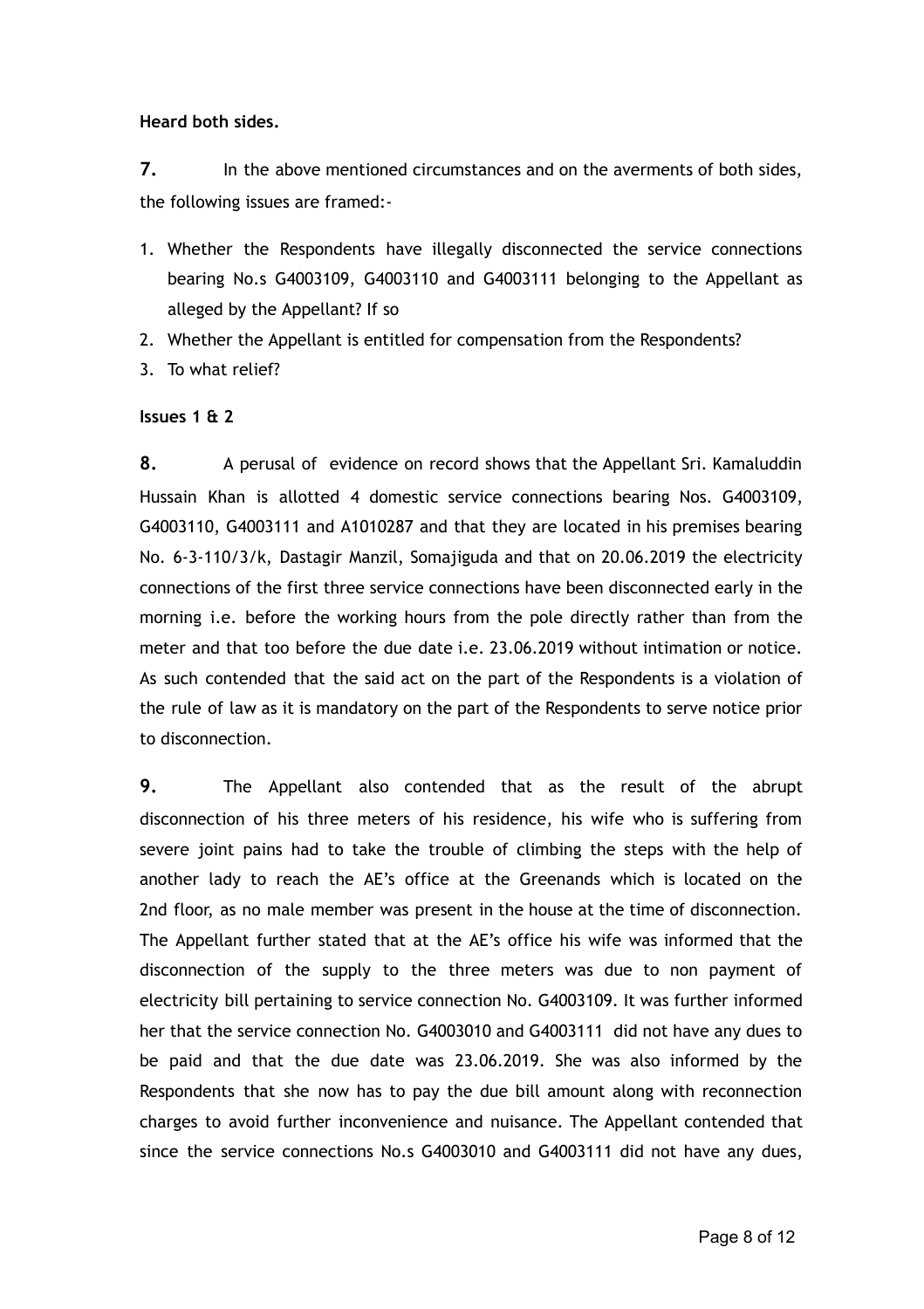the disconnection of the said two meters not only resulted in mental agony, physical strain and sufferings by the Appellant and his family members and as such the Respondents are liable to pay him Rs 25,000/- towards compensation for the said sufferings of the Appellant. He also pointed out that the disconnection of the said meters is not only illegal but is also on the fabricated details created by the Respondents for the disconnection of the service connection bearing No. G4003109 and that too from the pole. He further claimed that the Respondents have fabricated a false and made up theft case against him with regarding to the fourth service connection bearing No. A10102817 which was affixed in the premises of the neighbour.

**10.** The Respondent No.2 i.e. ADE/OP/Greenlands on behalf of the Respondents contended that the Appellant has a history of irregular payment towards electricity charges. He pointed out the service connection bearing No. G4003109 was under disconnection from Oct'2015 to Nov'2018 due to non payment of electricity bills of Rs 15,858/-. They also contended that the Appellant also has a history of committing theft of one of his service meters. They admitted that the supply was disconnected to the other two service connections on 20.06.2019 by the departmental staff for non payment of arrears of Rs 5,250/- which was due to be paid on 21.05.2019 itself. They also contended that another bill cum notice for the assessed demand for Rs 5250/- was also served on the Appellant and for the current month demand of Rs 2,808/-, the due date was 23.06.2019. They stated that they restored the connections immediately on receiving the payments of the arrears.

**11.** In other words the contentions of the Appellant is that the disconnection of the service connections bearing No. G4003110 and G4003111 before the due date that too from the pole and without giving notice causing sufferings and mental agony is not only illegal but the Respondents are also liable for payment of compensation of Rs 25,000/- and that the Respondents cannot disconnect the above two service connections on the basis of the arrears of the third service connection i.e. G4003109. While the Respondents contended that their act of disconnection was absolutely in accordance with the provisions of law in view of the arrears on the service connection No. G4003109 and that they have also served the notices due on the Appellant and further that the said disconnection was made from the pole as the Appellant did not allow the Respondents staff members to enter his premises. They also contended that the Appellant is also involved in the theft of meter pertaining to service connection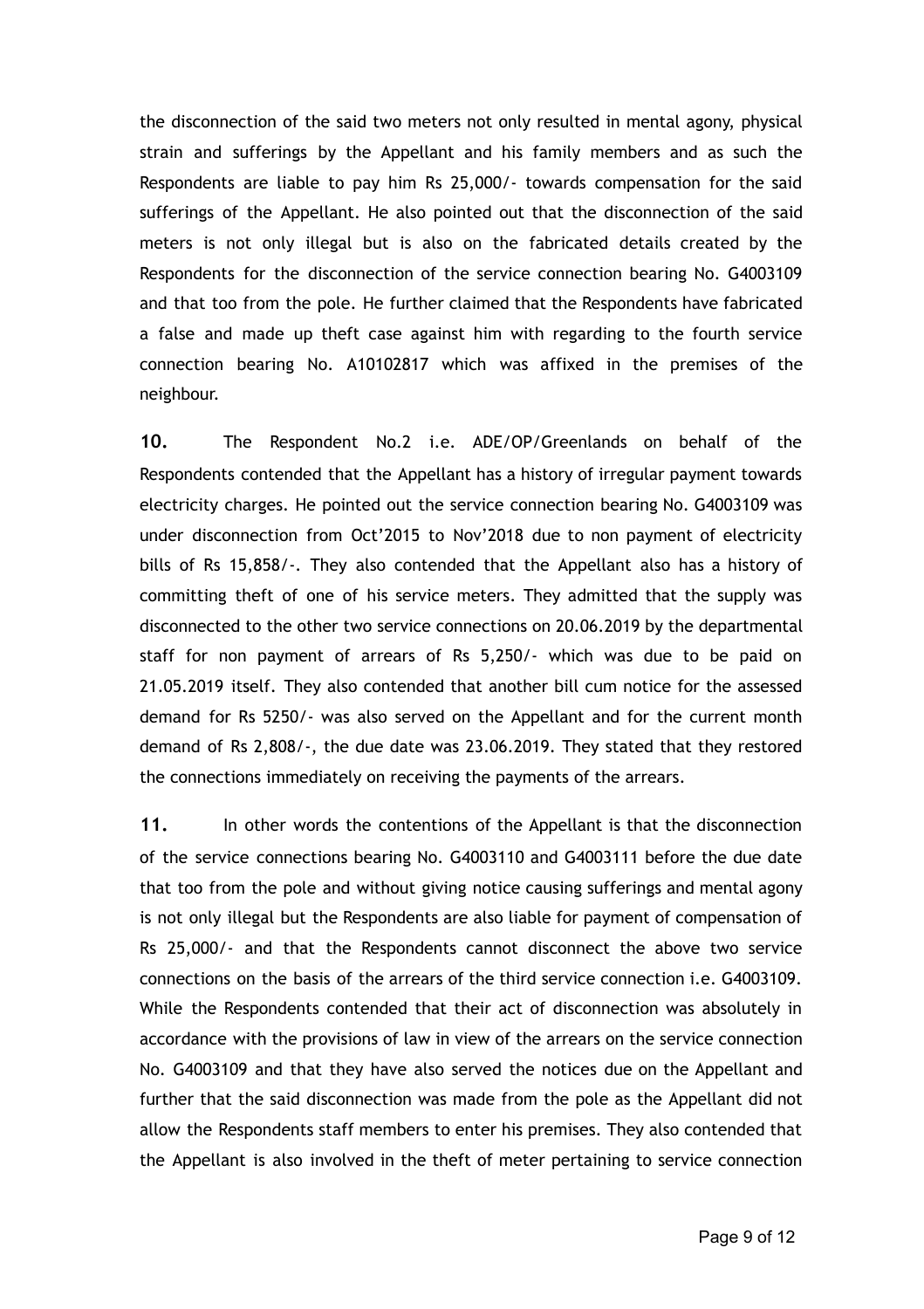No. A1010287 and as such was due Rs 8242/- in the said case after paying 50% of the amount of Rs 16,639/- assessed.

12. Admittedly the issue of theft of meter pertaining to SC No. A1010287 against the Appellant cannot be considered by this office as the same is beyond the jurisdiction of this office as per clause 2.37(b) of Regulation 3 of 2015. Hence the issues to be considered are whether the service bearing No. G4003109 was having a due amount at the time of the disconnection and as such on the basis of the said arrears due the Respondents could disconnect the service connection No.s G4003110 and G4003111 and that too the disconnection from the pole directly instead of from the meter.

**13.** The evidence on record shows that admittedly an amount of Rs 5,250/ was due on the service connection bearing No. G4003109 on the date of disconnection of the other two service connections and that the said service connection was disconnected from Oct'2015 to Nov'2018 for non payment of arrears, though admittedly there were no dues on the service connections Nos. G4003110 and G4003111 on the date of disconnection. The evidence on record further shows that the due amount on the service connection bearing No. G4003109 has fallen due on 21.05.2019 while the service connection Nos. G4003110 and G4003111 had to pay the current bills of the said supply on 23.06.2019 and that all the said three service connections were disconnected on 21.06.2019.

**14.** The contentions of the Appellant is that when there are no arrears on the service connection Nos. G4003110 and G4003111, the disconnections of the said service connections is illegal and that too disconnecting the same from the pole and not from the meter without giving notice supports that the Respondents have committed an illegal act, while the Respondents contended that the said disconnection was legal in view of the arrears due from the Appellant and that they have disconnected from the pole as the Appellant did not allow them to enter his house for disconnection and that they have given the required notices apart from the Red notice and claimed that under Section 56(1) of the Electricity Act'2003 they are entitled for disconnection on the basis of arrears due from the consumers.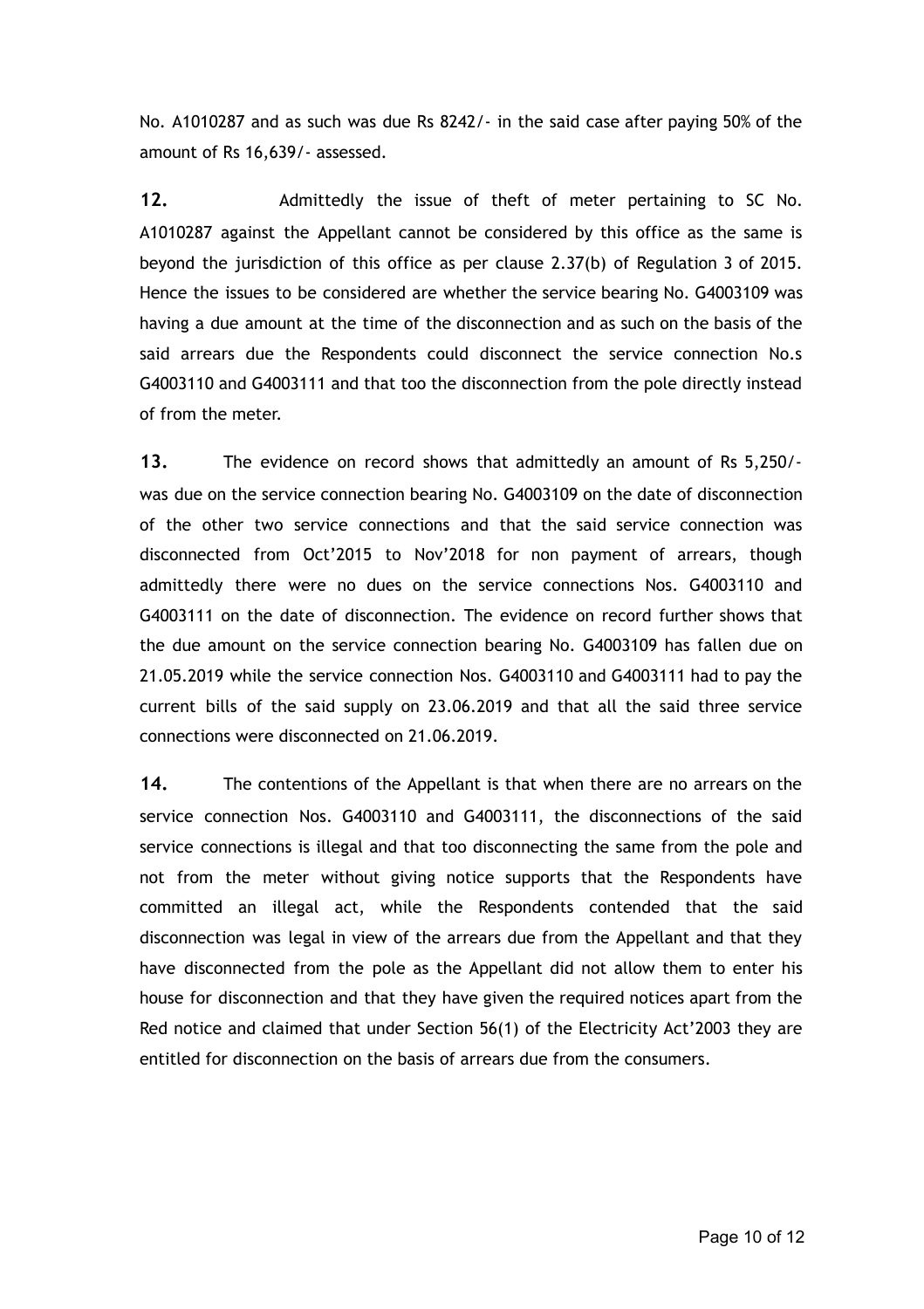**15.** In the face of the said contentions and counter contentions of the Appellant and the Respondents Clause 10 of Regulation 7 of 2013 is perused and is reproduced as under:-

"*Where any consumer defaults in payment of charges for supply of electricity; and or any other sums payable to the company under the contract of supply agreement, the company may without prejudice to its other rights cause to disconnect all or any of the other service of the consumer within the area of supply of the licensee though such service be distinct and are governed by separate agreement and though no default occurred in respect thereof*."

The said provision clearly shows that the Respondents have the authority to disconnect all the service connections or any of the service connections of a consumer when there are arrears on one connection. In this case, admittedly the Appellant failed to pay the arrears for the supply on service connection No. G4003109 as he did not denied the same and as such the Respondents have rightly used their discretion and disconnected the other two service connections i.e. G4003110 and G4003111 and hence the Appellant cannot object to the same. With regard to the allegations of the Appellant that the meter was disconnected from the pole, the Respondents have reasonably explained that the Appellant does not allowed the staff members of the Respondents to enter their house and as such they have disconnected the service connections from the pole. Hence in the said circumstances this appeal is decided against the Appellant.

#### **Issue No.3**

**16.** In the result the Appeal is dismissed.

TYPED BY Office Executive cum Computer Operator, Corrected, Signed and Pronounced by me on this, the 7th day of January'2020.

> **Sd/- Vidyut Ombudsman**